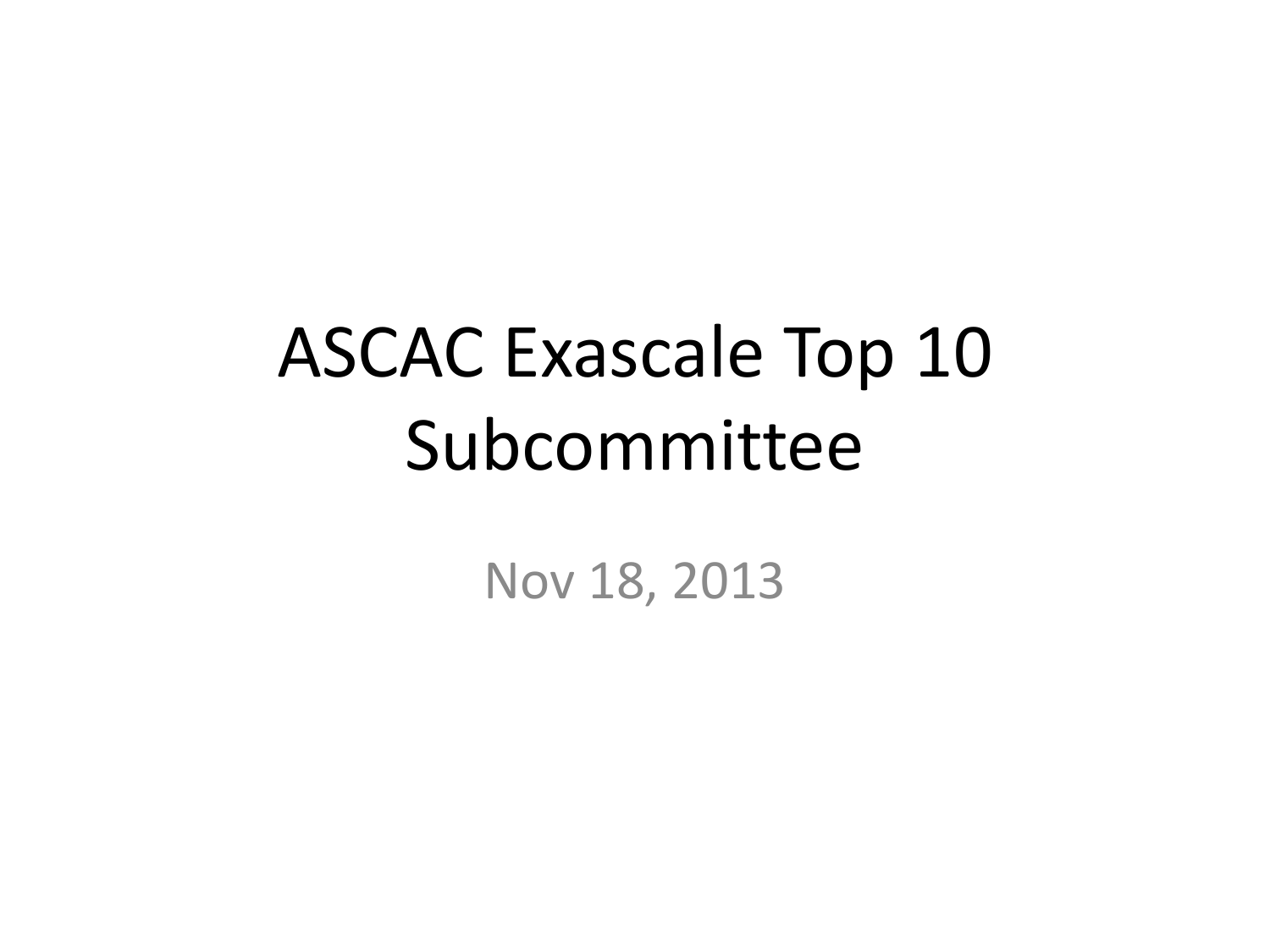#### Subcommittee Members

Shekhar Borkar Intel William Dally **Nitlian** Dean Klein Micron Richard Lethin Reservoir Labs Vivek Sarkar Rice University Robert Schreiber Hewlett Packard Thomas Sterling Indiana University

James Ang Sandia National Laboratories Keren Bergman Columbia University William Carlson Institute for Defense Analyses Laura Carrington University of California, San Diego George Chiu **International Business Machines** Robert Colwell Defense Advanced Projects Research Agency Jack Dongarra University of Tennessee Al Geist **Oak Ridge National Laboratory** Gary Grider Los Alamos National Laboratory Jeffrey Hittinger Lawrence Livermore National Laboratory Adolfy Hoisie Pacific Northwest National Laboratory Peter Kogge University of Notre Dame Robert Lucas University of Southern California John Shalf Lawrence Berkeley National Laboratory Rick Stevens **Argonne National Laboratory**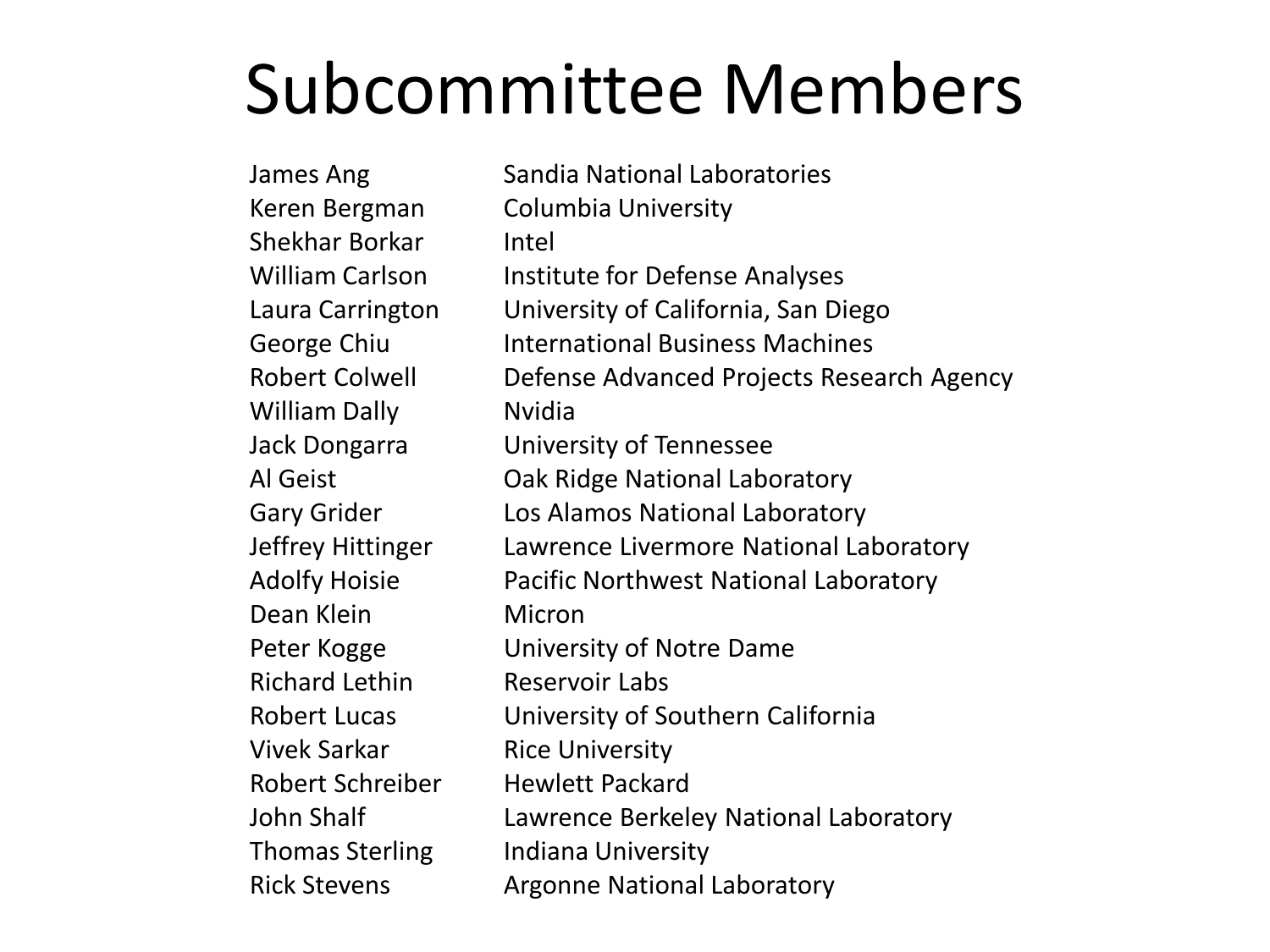### Additional Contributors

Harper Langston Sven Leyffer Rich Murphy Micron Clayton Webster

Ron Brightwell Sandia National Laboratory Paul Coteus International Business Machines Scott Hemmert Sandia National Laboratory Jon Hiller Science and Technology Associates K. H. Kim **International Business Machines** 

Ruud Haring **International Business Machines** Rob Ross **Argonne National Laboratory** 

Stefan Wild **Argonne National Laboratory**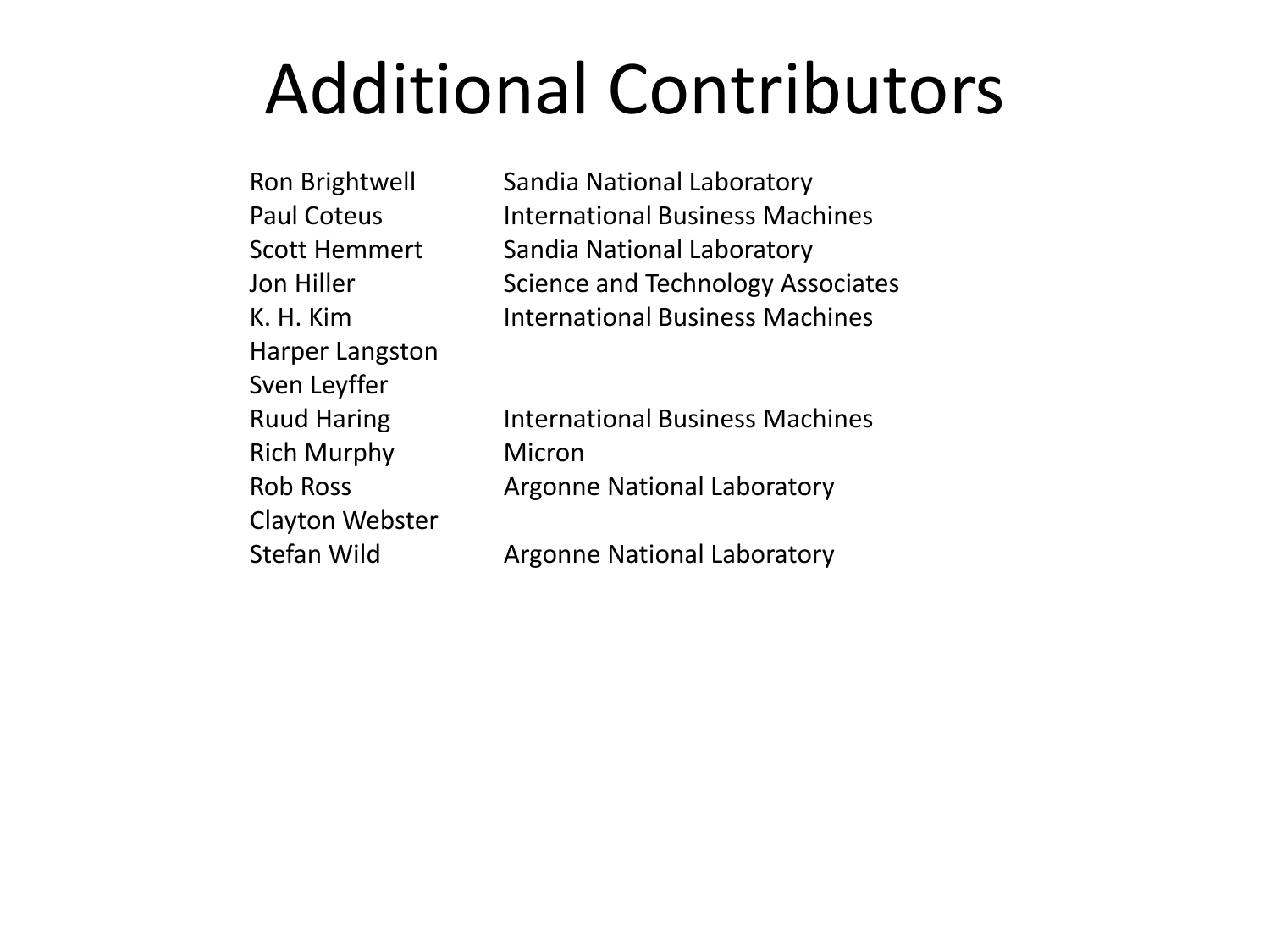### Top 10 Technical Challenges

Energy efficient circuit, power and cooling technologies

High performance interconnect technologies

Advanced memory technologies to dramatically improve capacity and bandwidth Scalable system software that is power and resilience aware Data management software that can handle the volume, velocity and diversity of data Programming environments to express massive parallelism, data locality, and resilience Reformulating science problems and refactoring solution algorithms for exascale Ensuring correctness in face of faults, reproducibility, and algorithm verification Mathematical optimization and uncertainty quantification for discovery, design, and decision Software engineering and supporting structures to enable scientific productivity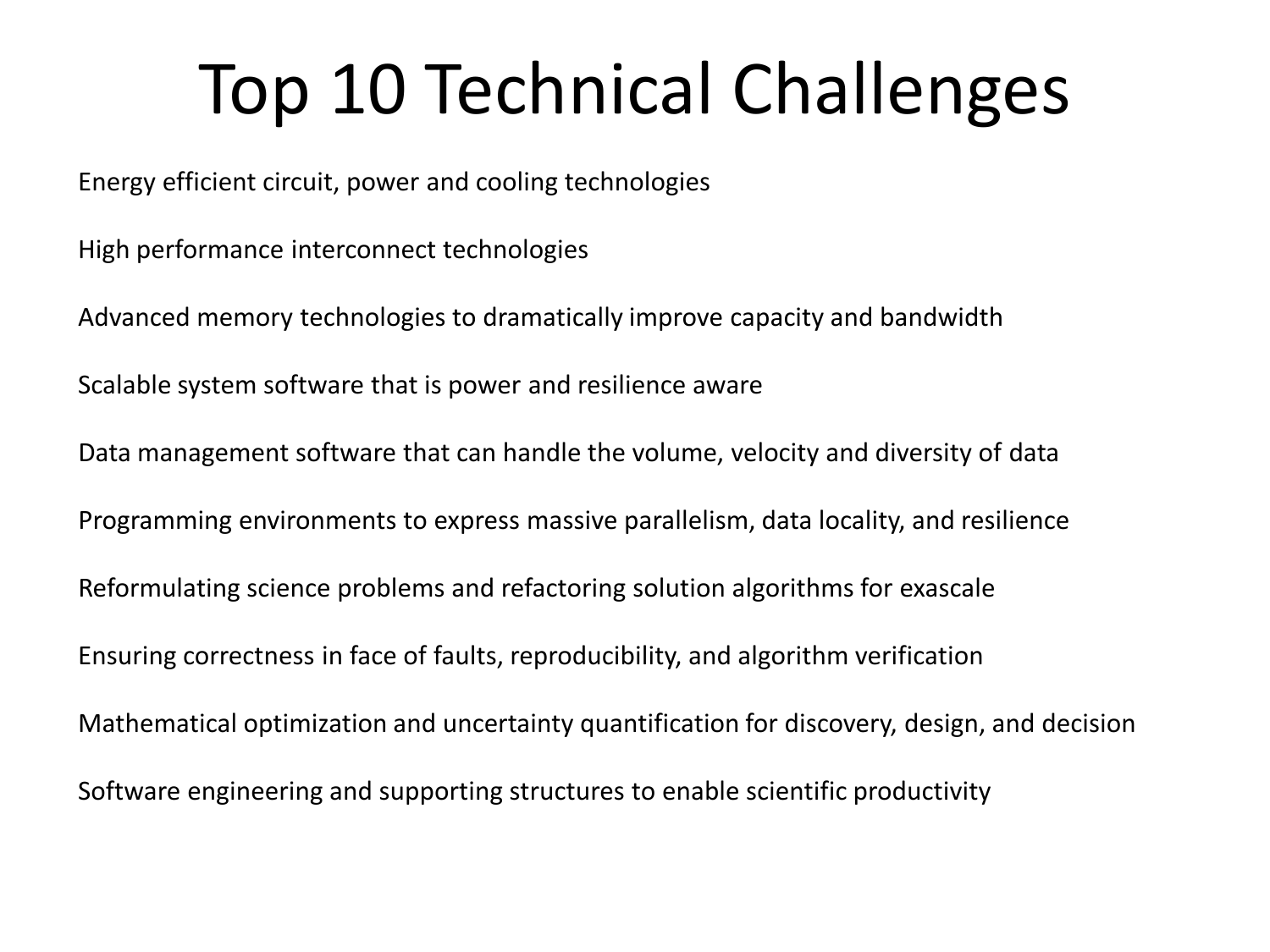## Outline of Report

#### Existing

Executive Summary **Introduction** Subsuming Co-Design and Integration Energy Efficiency High Performance Interconnect Technology Advanced Memory Technologies Scalable System Software Programming Systems Data Management Creating Exascale Algorithms Algorithms for Discovery, Design, and Decision Resilience and Correctness Scientific Productivity Challenges Finds and Recommendations Acknowledgements Bibliography

#### Proposed

Executive Summary Findings and Recommendations

Energy Efficiency High Performance Interconnect Technology Advanced Memory Technologies Scalable System Software Programming Systems Data Management Creating Exascale Algorithms Algorithms for Discovery, Design, and Decision Resilience and Correctness Scientific Productivity Challenges Co-Design and System Integration Acknowledgements Bibliography